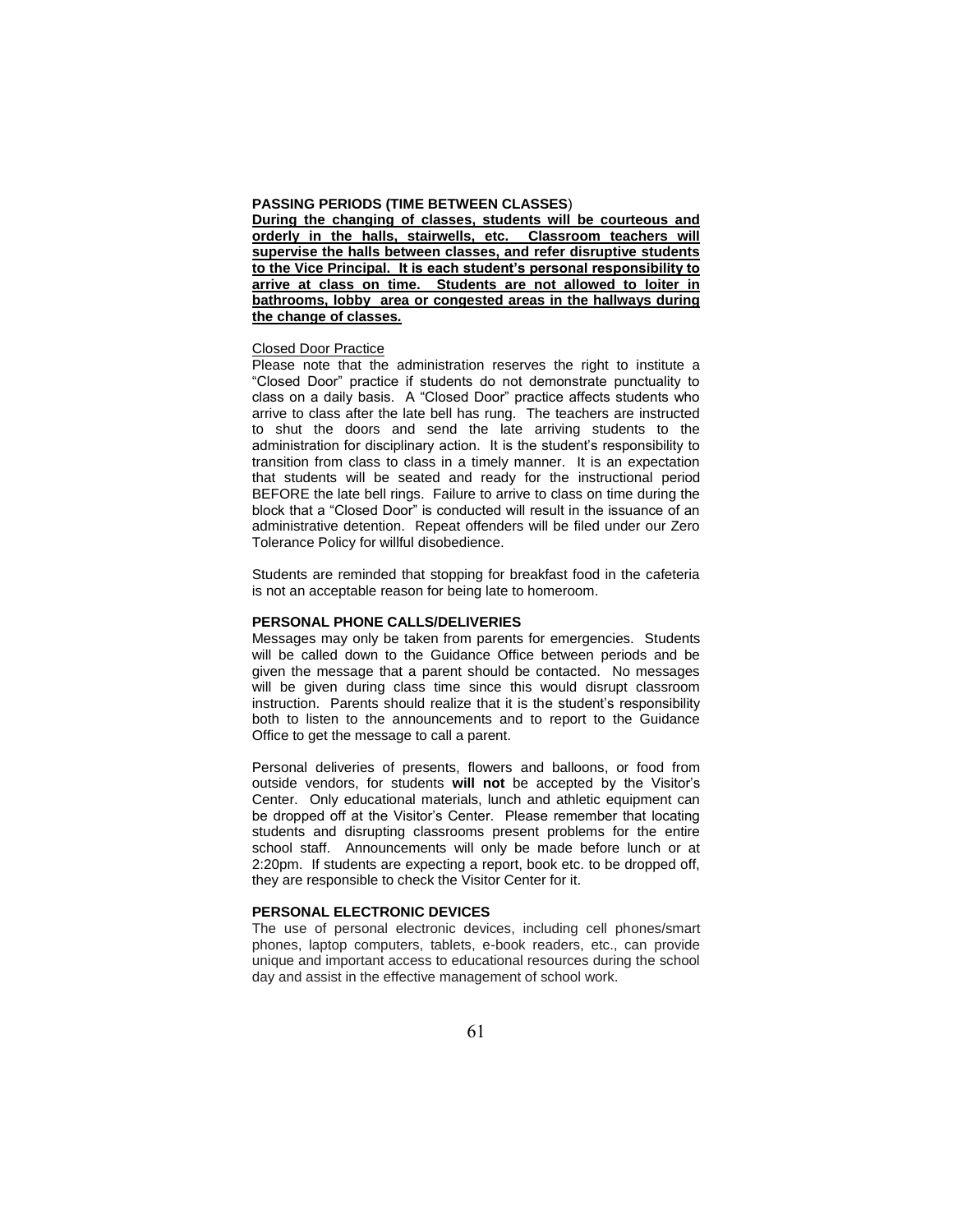Students are expected to manage the use of these devices responsibly in accordance with the student code of conduct and the acceptable use policy of MOHS for educational purposes only and at the direction and discretion of the supervising staff members at all times. Additional guidelines for specific types of devices are outlined below. Misuse of such equipment in any manner that is disruptive or distracting to the learning environment may result in immediate confiscation of the device and referral to the administration for disciplinary action that may include suspension of this privilege or other consequences in keeping with the school's code of conduct and District Policy 5516.

Failure to surrender a device upon request of a staff member is considered an act of insubordination and will result in a discipline referral, per District Policy 5516.

Use of any device to intentionally cause emotional harm, to discredit another person, or to harass, intimidate, or bully someone is strictly prohibited. Strict consequences will be imposed for hurtful behavior in accordance with the school's code of conduct and the law on harassment, intimidation, and bullying. Students are also reminded that electronic devices cannot be used to transmit or store inappropriate images (nudity, etc.) of minors and that doing so may constitute possession or distribution of child pornography, an illegal act with harsh penalties and lifelong repercussions. In addition, audio or video recording or taking pictures without the knowledge and permission of all involved is prohibited and potentially illegal.

### **Personal Responsibility in Protecting Belongings and Guarding against Theft**

Students are encouraged to take extra care in securing these valuable items in locked lockers or keeping these items on one's person at all times to proactively avoid an opportunity to have the devices stolen or damaged. While every effort is made to keep the building free from theft, items such as these are often lost or stolen. If students wish to have these items at school, please be aware that they do so at their own risk. Mount Olive High School will not be held responsible for any items that are lost, stolen, or damaged.

### **Cell Phones/Smart Phones**

All cell phones/smart phones should have the ringer silenced during the school day (7:17 AM – 2:20 PM). Students are not permitted to use phones for making calls or texting during the school day without the express permission of an administrator. During class, use of other features accessible through cell phones such as calendars, task lists, internet access, etc., must be limited to educational purposes at the discretion of supervising staff, must comply with appropriate student code of conduct, and must not disrupt or distract from the school learning environment.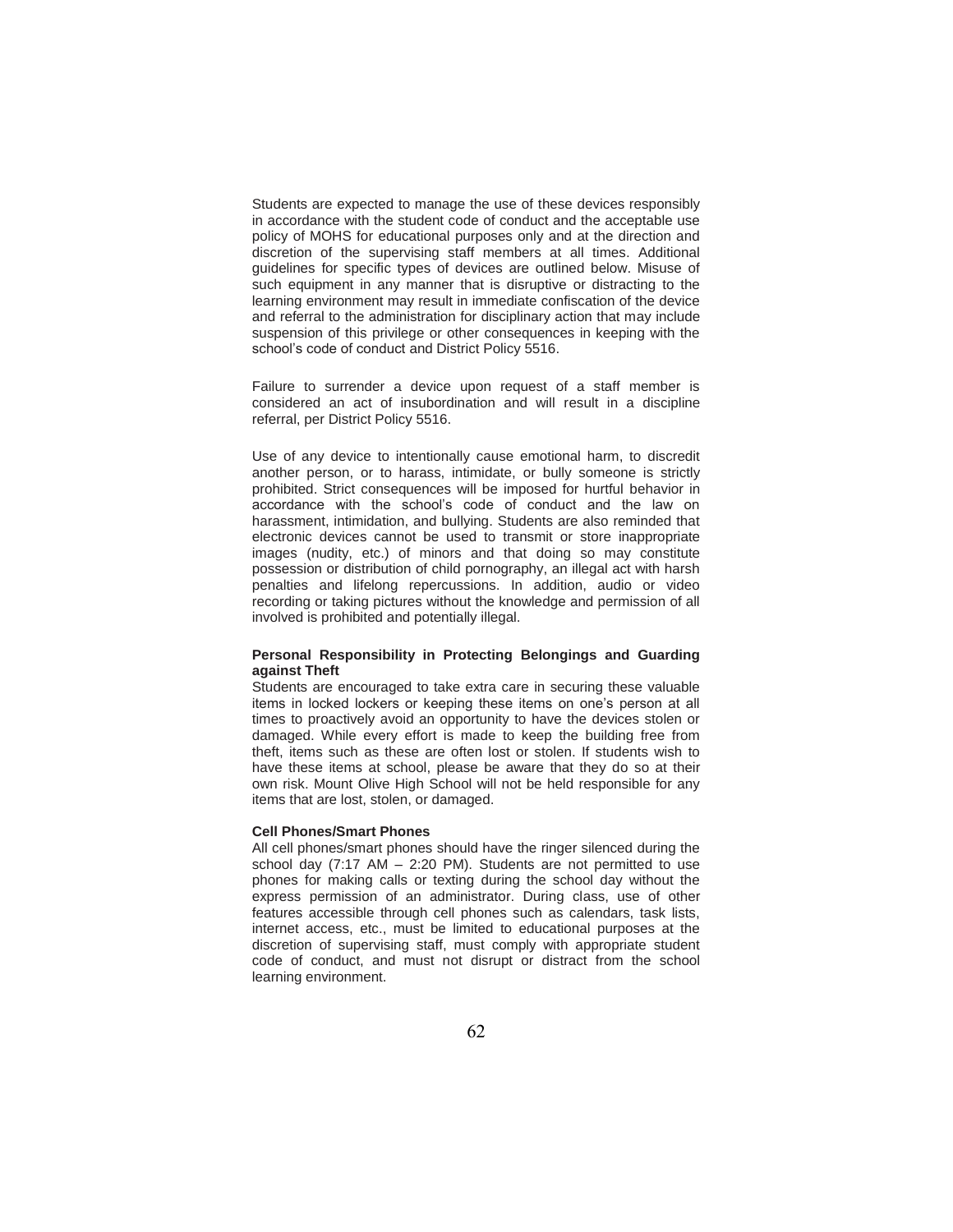### **Laptop Computers, Tablet PC's & e-Book Readers**

Students may bring portable computing devices and e-book readers to school for educational purposes. The use of a computing device in class is at the complete discretion of the instructor. Students are expected to use the device for instructional purposes during class time and to act in accordance with the directions of the supervising staff member at all times. The use of computing devices and e-readers during lunch periods and study hall are at the discretion of the supervising staff member.

### **iPods/MP3 Players, Portable Game Devices**

Electronic entertainment devices for music/games are restricted to use before school, during lunch, during study hall (with teacher permission) and after school only. All sounds are to be muted or played through headphones only. Usage during class time is at the sole discretion of the teacher. The privilege of using these entertainment devices may be revoked at any time if the student demonstrates an inability to do so responsibly and without disrupting others.

# **ADMINISTRATION RESERVES THE RIGHT TO CHANGE, CANCEL, LIMIT OR SUSPEND THIS POLICY AT ANY TIME.**

## **Cell Phones are only permitted to be used during lunch and Senior Study, as per District Policy 5516, which states, among other information:**

"An ECRD [electronic communication and recording device] used in violation of this Policy will be confiscated by a school staff member or Principal or designee and the student will be subject to appropriate disciplinary action. A confiscated ECRD will be withheld from the student as follows:

1st Offense: 5 days 2nd Offense: 30 days 3rd Offense: 90 days"

**Anytime a student forfeits any technology instrument (iPod, phone etc.) due to policy violation, (s)he also forfeits any expectation (s)he might have to privacy regarding those belongings.**

### **PHYSICAL EDUCATION NON-PARTICIPATION**

State law requires all students to participate regularly in physical education classes. The Physical Education Department will review with all the students the procedures required in order to be excused from active participation in physical education classes, whether the excuse is to be temporary or for a long duration of time. Student unpreparedness and/or lack of participation will impact a student's grade in Physical Education. It is important to understand that the grade of a student is not earned by "dressing out," but rather by participation in the activity. "Dressing out" only prepares the student to participate successfully, but it does not guarantee a passing grade.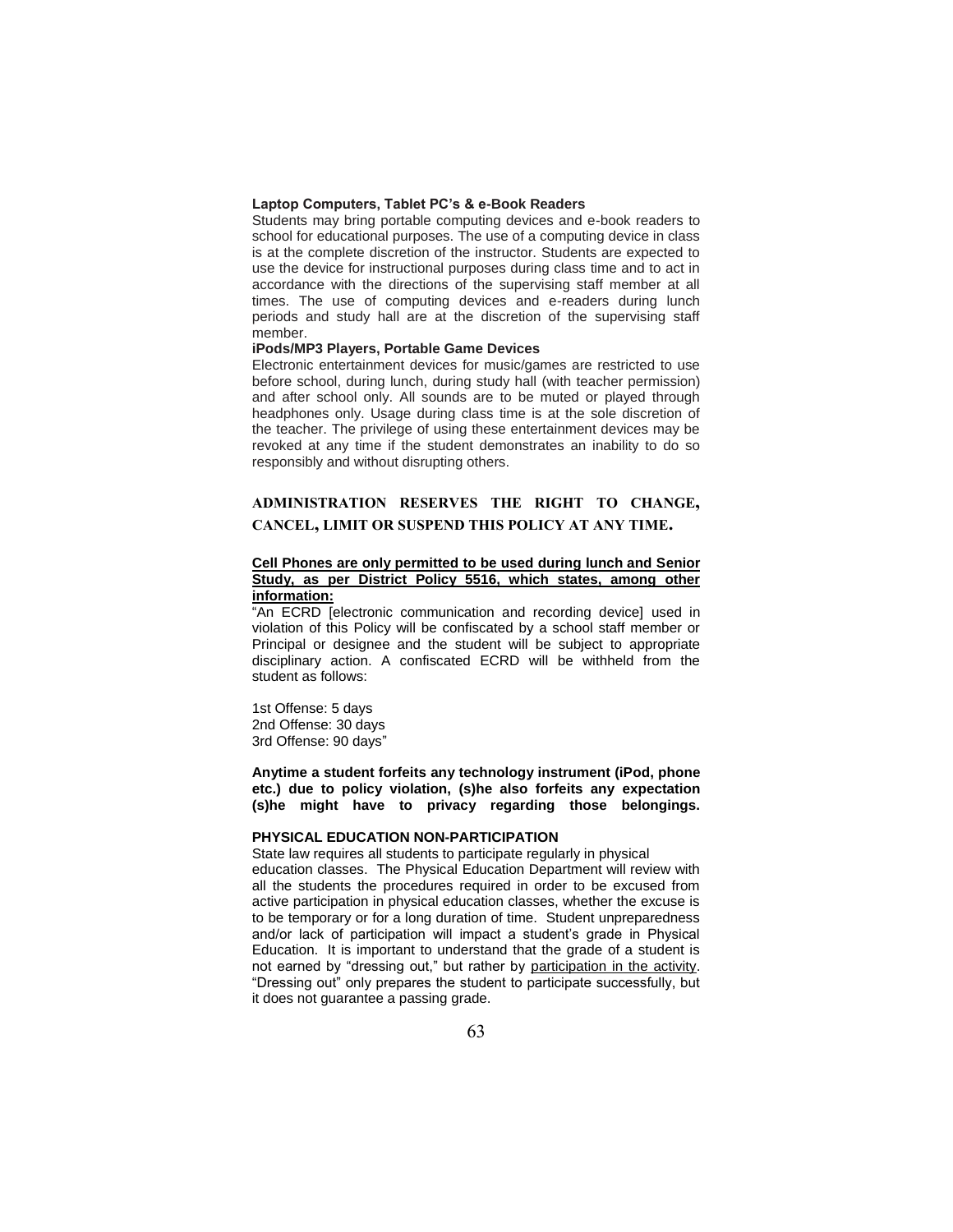A student needs to bring a lock to class in order to secure their personal belongings. This lock is then to be removed following the class so as to permit other students to utilize that locker throughout the day. Locks not removed will be cut without warning. Students are responsible for the contents of the locker. **At no time should a student leave unsecured**  items in the locker room, nor should it be assumed that the door being locked is enough security. Students leaving throughout the day often need to get into the locker areas to change. In addition, teams leave early and some classes come back into the locker rooms at varying times, thus unsecured valuables are an easy target for theft.

#### **PUBLIC DISPLAYS OF AFFECTION**

The expression of feelings of affection toward others is a personal concern between two individuals and not of others surrounding them. Therefore, let good taste and respect for others be a guideline for public display of feelings toward a boyfriend/girlfriend. Being overly affectionate in school is not in good taste. This type of continuous behavior could lead to disciplinary action.

#### **STUDY HALL**

All study halls are expected to be silent studies. There is **NO** card playing, displaying of dice, eating, drinking or personal stereo use permitted in study halls at any time. (There is no card playing or displaying of dice permitted in the building at any time.)

A Study Hall is an assigned class and students are expected to be present and on time. Students must report to their assigned Study Hall teacher, not another Study Hall teacher without permission. Failure to report to assigned Study Hall will result in disciplinary action. A pass is needed to leave Study Hall.

### **UNIT LUNCH PROCEDURES**

### **Location of serving areas:**

Cafeteria Gymnasium Vending Machines: Cafeteria **Location of eating areas:**

Cafeteria (Tables will be provided)

Gymnasium (Tables will be provided)

Outside Picnic Area (Tables will be provided – **Seniors only**)

Students may eat in classrooms **ONLY** if a teacher is present. Some staff members may keep their rooms open for extra help or for club and activity meetings.

**There is to be no food or drinks in the Commons Area at any time.**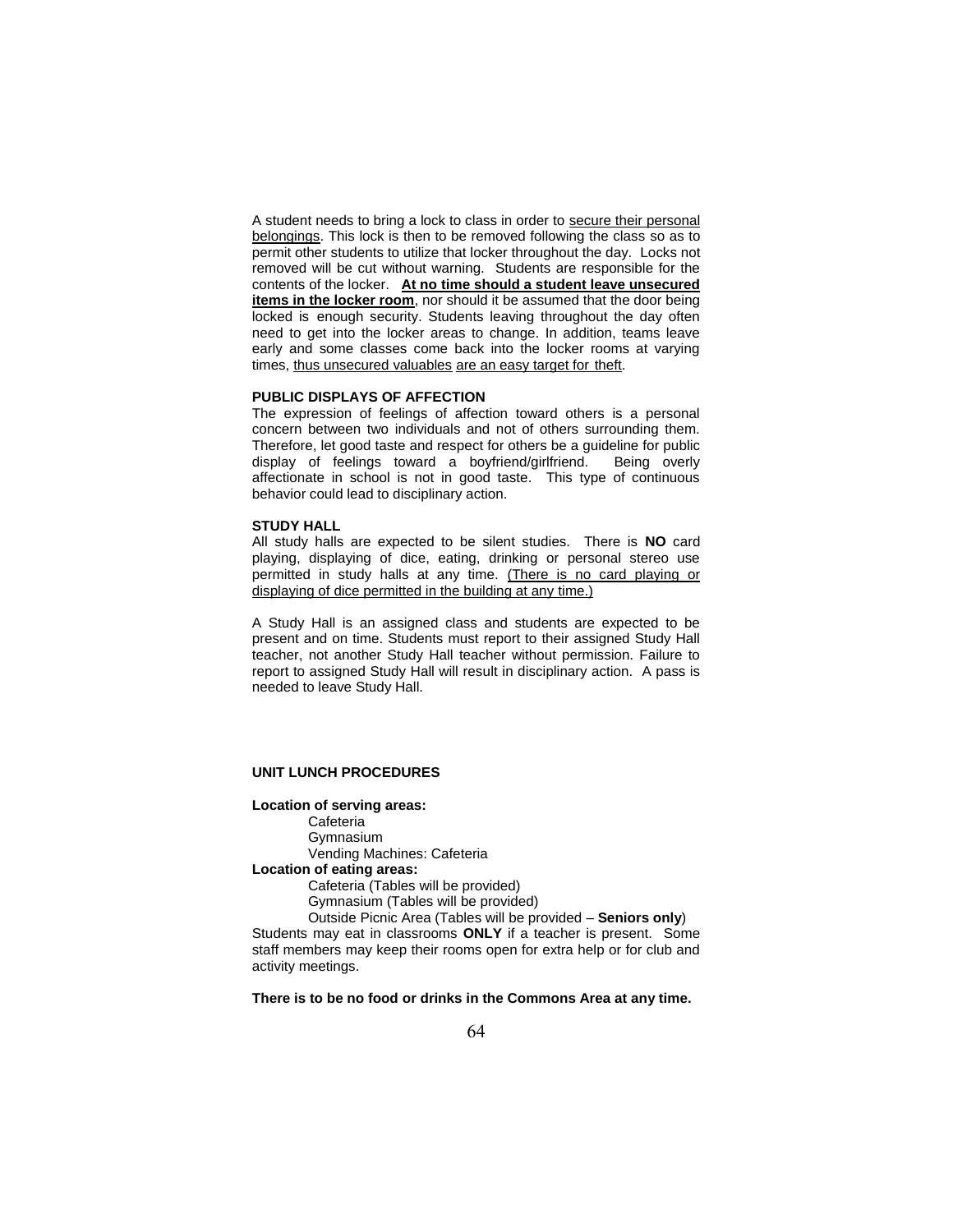#### **Eating is NOT PERMITTED while working at any computer and in the following areas:**

Writing Center Math Center Any Hallway Computer Labs Auditorium Music Area Auxiliary Gym TV Studio

Commons Area Old Lobby Weight Room Any Carpeted Area **Stairways** Locker Rooms Library

### **Location of Areas for students either before or after they eat:**

| Library                                                             |                                                     |
|---------------------------------------------------------------------|-----------------------------------------------------|
| Writing Center                                                      | Any room SUPERVISED                                 |
| Math Center                                                         | by a teacher                                        |
| Guidance Center                                                     |                                                     |
| Outside the building in an area<br>designated by the administration | Gymnasium<br><b>CST Department</b><br>S.A.C. Office |

### **UNIT LUNCH CLEAN-UP**

Students will be responsible to clean up after themselves. There will be garbage containers available in all areas. Students are required to place all refuse into the containers. Students are encouraged to police the area they eat in to make sure all of the debris is placed into the proper container. In addition, there will be recycling containers available in all areas. Students' efforts in recycling will help foster a cleaner school and environment. The following are basic rules that should be followed for quick and efficient clean-up:

- 1. Pick-up and place all of your garbage in a container.
- 2. Place cans and plastic in proper container.
- 3. If you see something on the floor or on the tables, or if any staff member requests your cooperation, you are responsible to pick it up and place it in the proper container.
- 4. If you are eating in a classroom, place all of your lunch garbage in the containers in the HALL. **Do not** place garbage in the classroom trash containers.

## **UNIT LUNCH GENERAL GUIDELINES**

The following guidelines need to be followed for the smoothest transition possible.

- Students do not need passes for the bathroom.
- Students may move from area to area without passes.
- Students may select the serving area of their choice.
- Students may not cut in lines
- Only students who present a yellow form for lunch detention may go to the front of any lunch line to purchase lunch. This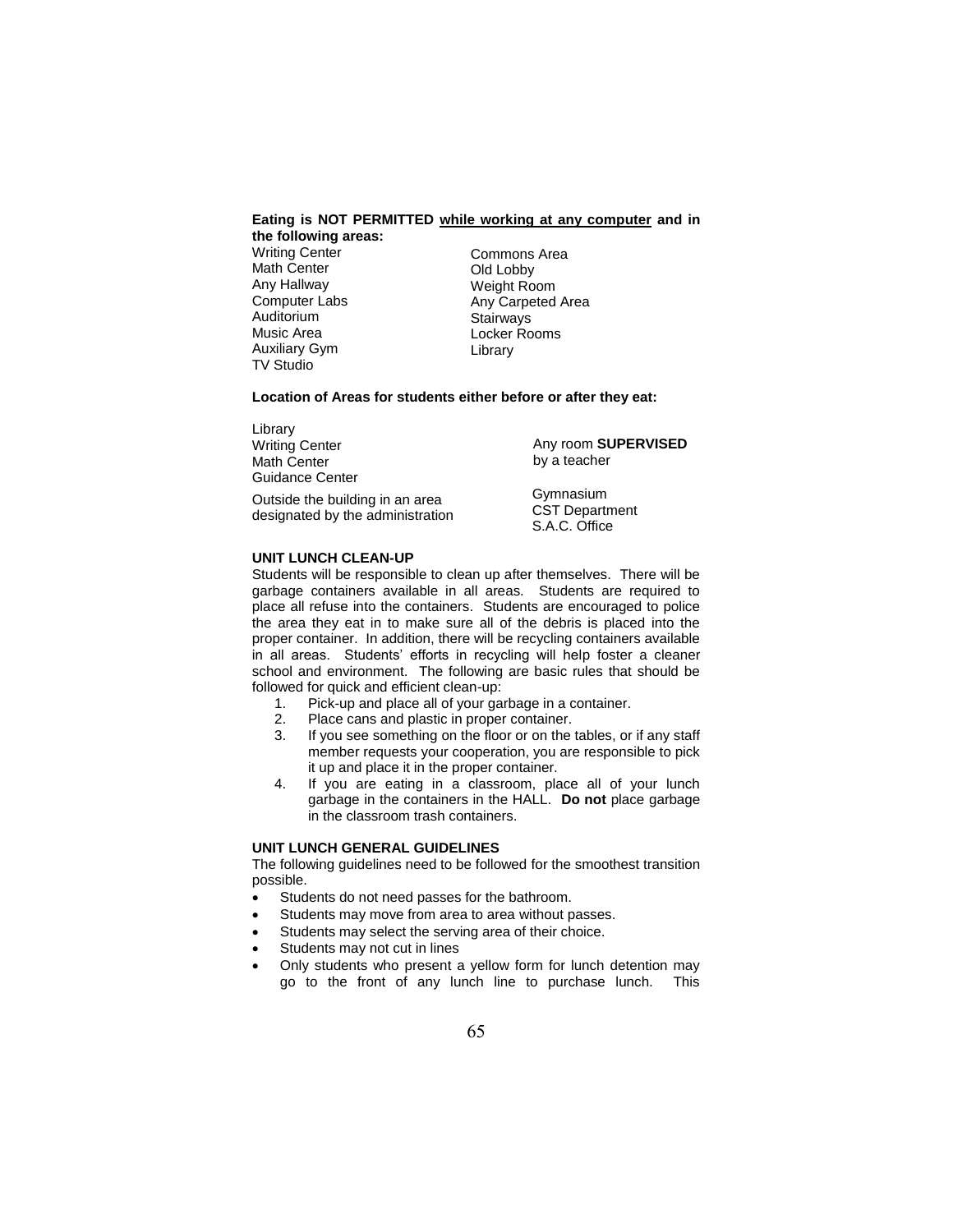accommodation is made so that students will report on time to lunch detention.

- Students may select the work/relaxation area of their choice.
- Students are **not permitted** to leave school grounds.
- Students are not permitted in the parking lot, in their cars, or any location other than the picnic tables (Seniors only) or the outside area designated by the administration.
- Students are not permitted to skateboard.
- Students are not permitted to sit on tables.
- All students are responsible for their own clean up.
- Students are not permitted to demand other students clean up for them.
- Students are not permitted to receive food from outside vendors or friends during the school day, including unit lunch.
- The "grubbing" of money will not be tolerated at any time and can be considered under the Anti-bullying and Harassment Policy.

### **FOOD FIGHT**

Any students engaging in a food fight during lunch time will be subject to out-of- school suspension, removal to lunch detention and zero tolerance referral. Furthermore, possible criminal charges may be filed**.**  After administrative decision, students, with the input of parents, may be given the option to make retribution for cleanup either through financial consequence, school community service, or a combination of both (if the cost of the cleanup would exclude the use of community service.)

### **SIGNING OUT FOR LUNCH**

Students are not permitted to sign out for lunch. For emergency reasons only, the parent must call in and speak to a Vice-Principal directly.

## **CONSEQUENCES FOR VIOLATION OF LUNCH RULES**

Students who cannot follow these basic rules may lose their open lunch privileges. A Lunch Detention room will be set up and staffed for students who violate these rules. They will be required to spend the entire lunch period in the room with no privileges. Assignments to the room will be made by the Vice- Principal. Time in the room will increase according to the type and frequency of the infraction. Students in this room will be required to eat in and maintain silence throughout the entire lunch block.

#### **VISITORS**

All visitors must report to the Visitor's Center and show valid photo I.D. before a school visitor badge will be issued. There are **NO** student visitors allowed in the school during school hours. The Vice-Principal should be contacted in the case of any exception to this policy prior to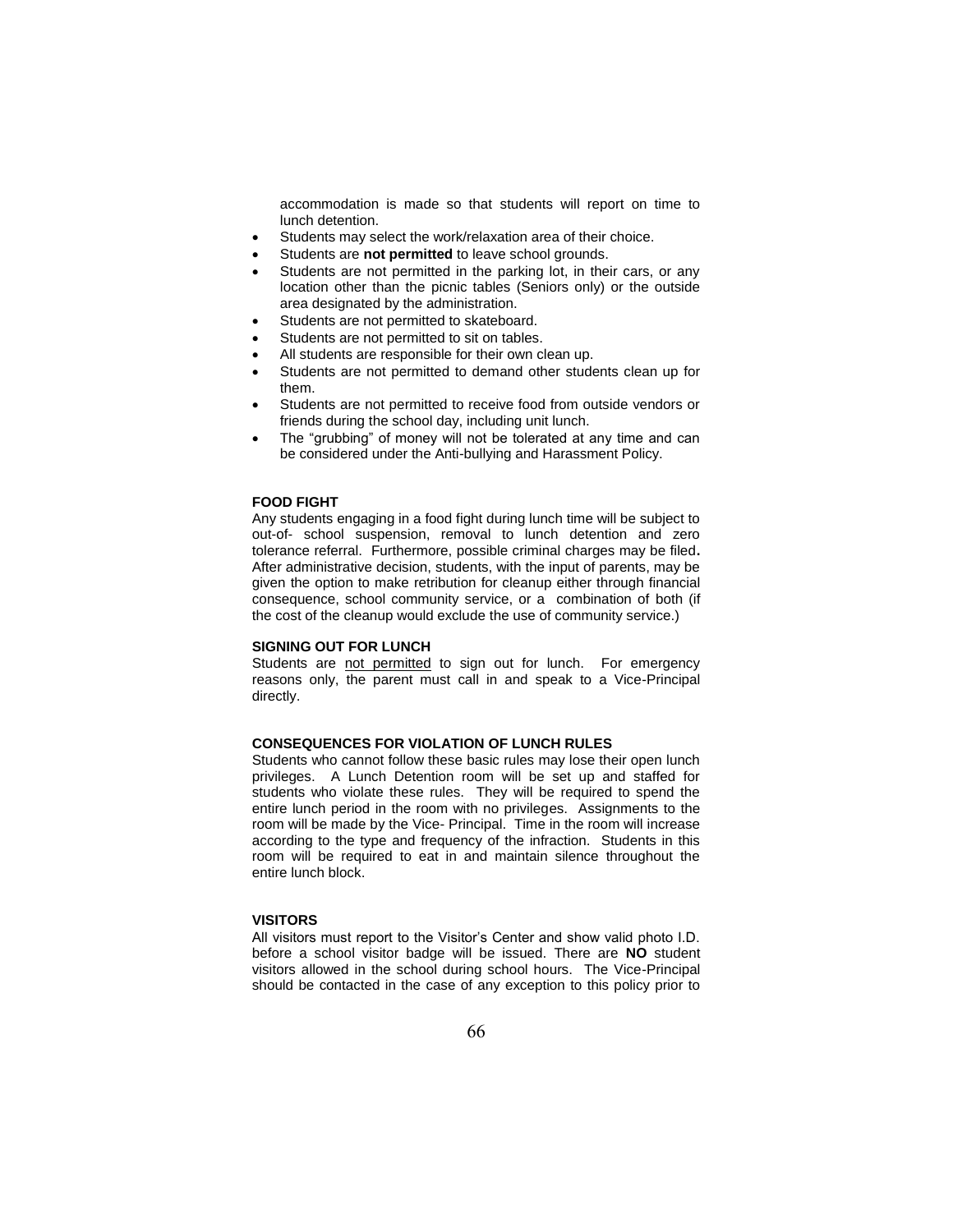the proposed visit. Any graduate wishing to visit with past instructors or counselors should call ahead to arrange to meet them after school hours before staff departure.

## **SECTION IV: ACADEMIC AND CURRICULUM INFORMATION**

### **STUDENT PERSONNEL SERVICES**

The student personnel team consisting of school counselors, the student assistance counselor, the school nurse, and the child study team is an integral part of the total education effort. The ultimate goal of the student personnel team is to help each student gain the utmost from their high school experience. The information which follows is designed to assist the student in realizing this goal.

### **COUNSELOR ASSIGNMENTS**

Each student is assigned to a counselor, whose primary responsibility is the continuous counseling of the individual. Students are assigned a freshman counselor when they enter high school. In the spring of their freshman year students will transition to a second counselor for the remainder of their high school career.

#### **STUDENT ASSISTANCE PROGRAM**

The district's Student Assistance Coordinator (S.A.C.), Jacqueline Skutka, operates under a Student Assistance Program (S.A.P.) model. The model's primary focus is on the "total wellness" of the child. The S.A.P. works closely with both existing in-school services and local community services. The program provides prevention, intervention, referral, and continuing care services to students and families who may be experiencing personal, school, family, alcohol or other drug problems. Services available to students include, but are not limited to, individual and group counseling. Administrators, guidance counselors, teachers, staff, peers and parents can make referrals to the S.A.P., and students may refer themselves or their peers. The only mandatory referrals are made when a student violates the district's Drug, Alcohol and Tobacco policy or the Harassment, Intimidation and Bullying policy. Parents with questions are encouraged to contact the S.A.C. in the Guidance Center at the high school at (973) 927 – 2208 x 7304 during the regular school day. For additional information and/or resource information please visit the SAP website: http://www.mtoliveboe.org select High School, Guidance then click on Student Assistance Program.

## **STUDENT ASSISTANCE - CONFIDENTIAL TIP LINE**

The Student Assistance Program at Mt. Olive High School now offers a confidential Tip Line at (973) 927 – 2208 ext. 7007. This tip line will be monitored daily during school hours. Parents and/or students may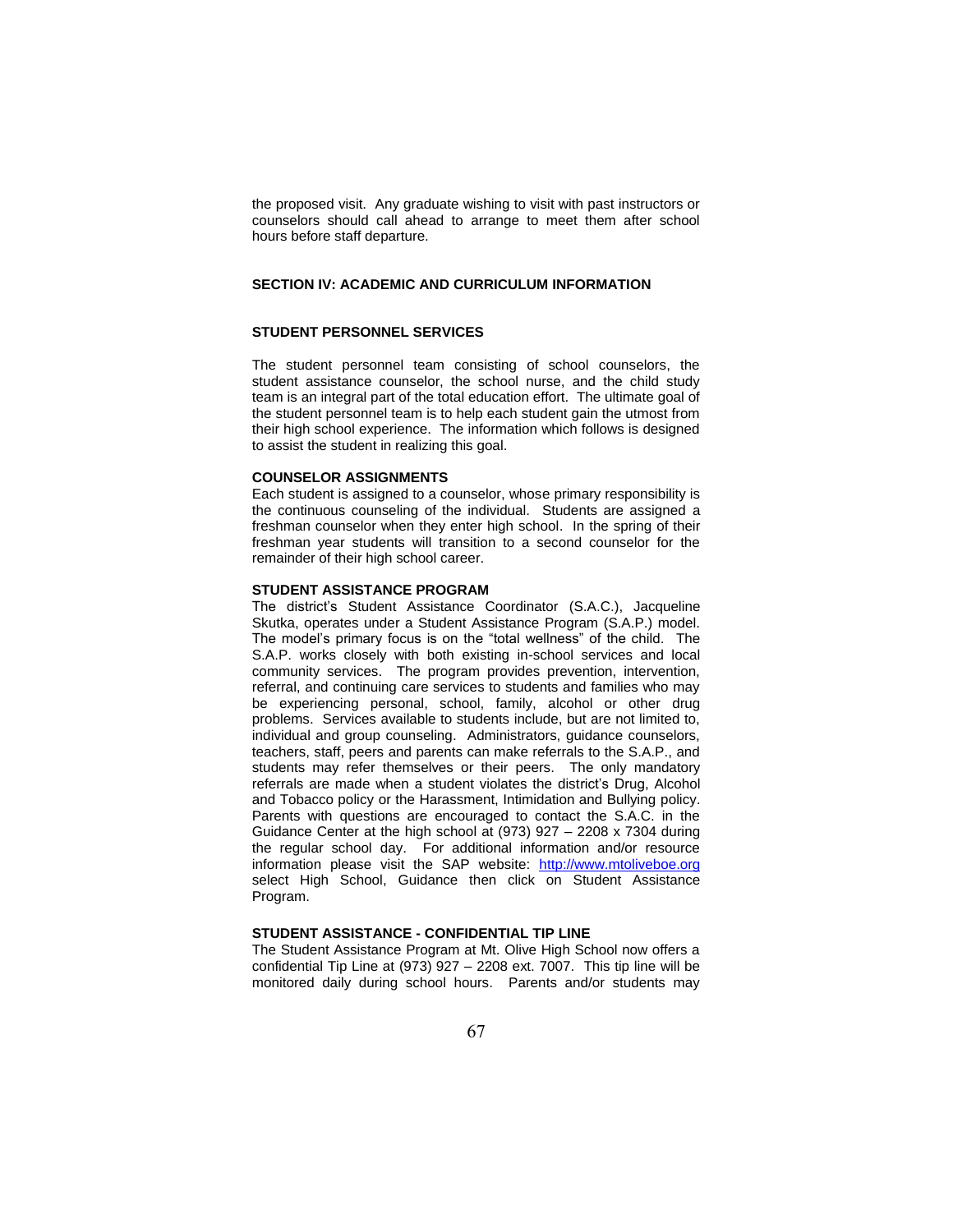access this line and confidentially share issues or concerns regarding the health and welfare of your child or another student.

**CONFIDENTIALITY**: ALL CONVERSATIONS IN THE GUIDANCE COUNSELING CENTER WILL BE KEPT IN STRICT CONFIDENCE BY THE STAFF MEMBER INVOLVED WITH THE EXCEPTION OF THE REPORTING REQUIREMENTS OUTLINED IN STATE LAW.

### **RECORDS**

Almost every reference form asks questions about a student's pattern of attendance and academic records. From the first day the student enters school, he/she should begin building the best possible record. The records presented upon graduation will largely determine the postsecondary alternatives available to the student. A school counselor will review the record with the student in order that he/she fully understands it. No school record is released to anyone outside of the school without the written authorization of the student or parent.

## **GRADE PLACEMENT**

For course advancement all students in grades 9-11 must successfully complete the required elements for that course.

Students must earn the following number of credits to progress to the next grade level: **Grade 10: 30 credits Grade 11: 60 credits**

**Grade 12: 95 credits**

### **CHANGE OF ADDRESS, LEGAL NAME, OR TELEPHONE NUMBER**

It is extremely vital that the personal identifying data of the student record be accurate so the school can contact a parent/guardian in case of emergency. Any change of address, legal name, or telephone number should be reported to the Guidance Center immediately.

## **PARENT/TEACHER/COUNSELOR CONFERENCES**

Communication between the parent, student and faculty is critical. The high school encourages families to contact faculty via email or phone to discuss any concerns they may have regarding the student's success. In addition, the school counselor is always available to assist with the academic, social, and emotional well-being of any student at Mt. Olive High School. Juniors and their parent/guardians are invited to schedule meetings in the spring to review high school graduation requirements and to discuss college & potential careers after graduation. **Participation in this important conference is strongly encouraged.**  For more information on parent/teacher conferences, please call the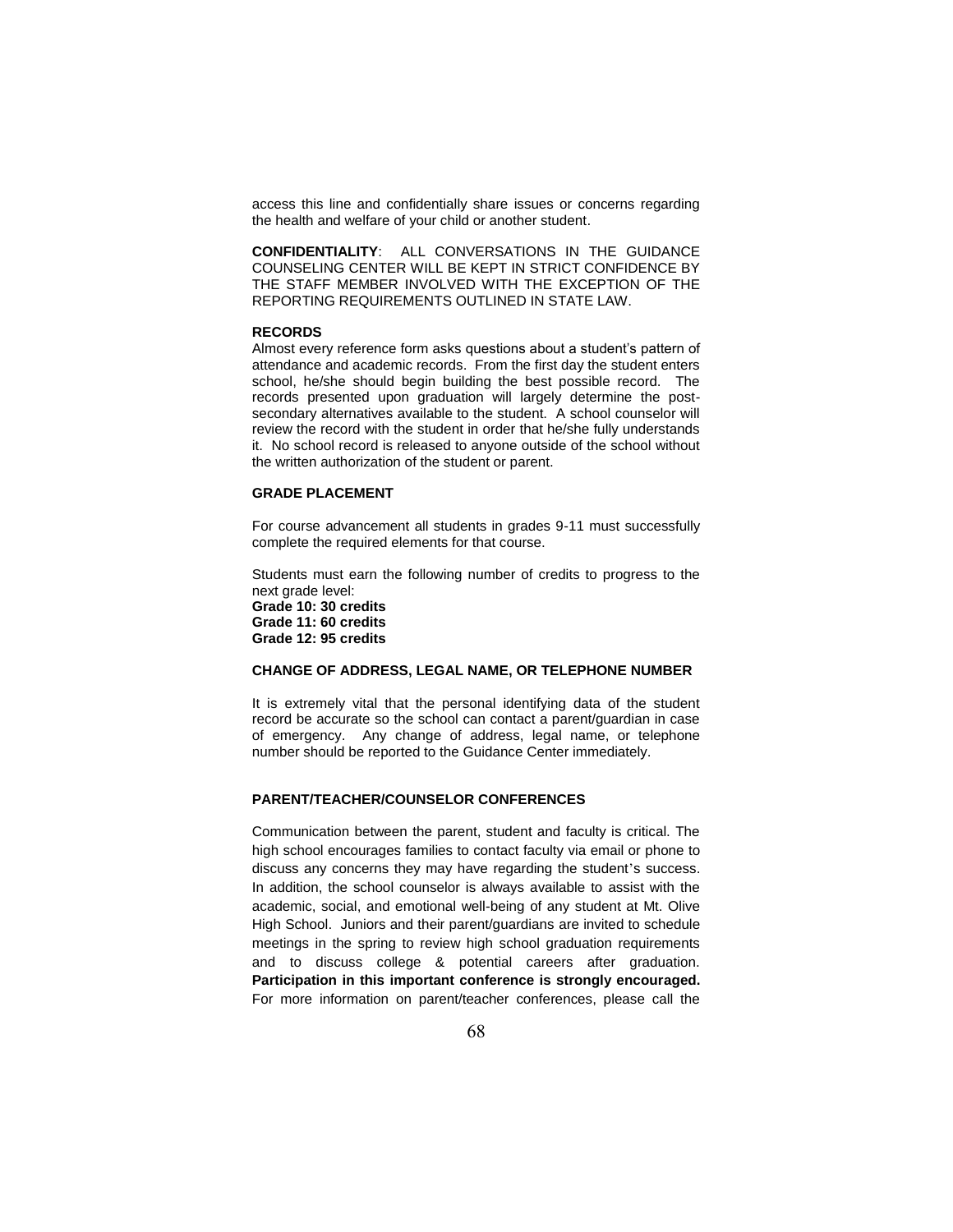Guidance Counseling Center at 973-927-2208 x 7300 to speak to the school counselor.

## **COURSE SELECTION**

In order to insure consideration by a college admissions committee, students should begin planning for college in the eighth grade by giving serious consideration to course selections in high school. College candidates are evaluated for admission not only in terms of grades achieved, but also with respect to the strength of the academic program undertaken.

A rigorous secondary school preparation remains the best means by which you can be assured of maximizing the benefits to be derived from a challenging college education*. PLEASE NOTE THAT PERFORMANCE ON THE HIGH SCHOOL TRANSCRIPT RATHER THAN POTENTIAL IS STILL THE MOST IMPORTANT INDICATOR USED BY COLLEGES IN THE SELECTION PROCESS!*

Each college has its own admission requirements and sets its own priorities. When students apply to college, the admissions office collects information to consider as it makes a decision about applicants. The main areas considered:

- Strength of Academic Record and Cumulative GPA
- SAT or ACT Test Scores
- Class Standing
- Teacher and Counselor Recommendations
- Admission Essay
- Athletics, Extra-curricular Activities and Unique Talents of the applicant

## **LEVEL PLACEMENT INTO COURSES**

All students are encouraged to strive to maintain academic excellence. Students are encouraged to speak to the department teachers and school counselors about course content if they have questions about a particular subject area or level of placement.

- **Level placement will be decided upon by the student's current performance in academic classes. Students who desire to enter into an honors or AP level class must meet the pre-requisite criteria in order to enroll in the program.**
- **In order to enroll in an honors/AP course a student MUST have a grade of an A or a B (85% or better) with a teacher recommendation in the current level course.**
- **Students may not jump from (CP to AP) if the discipline has an honors level offering without a teacher recommendation AND administrative approval.**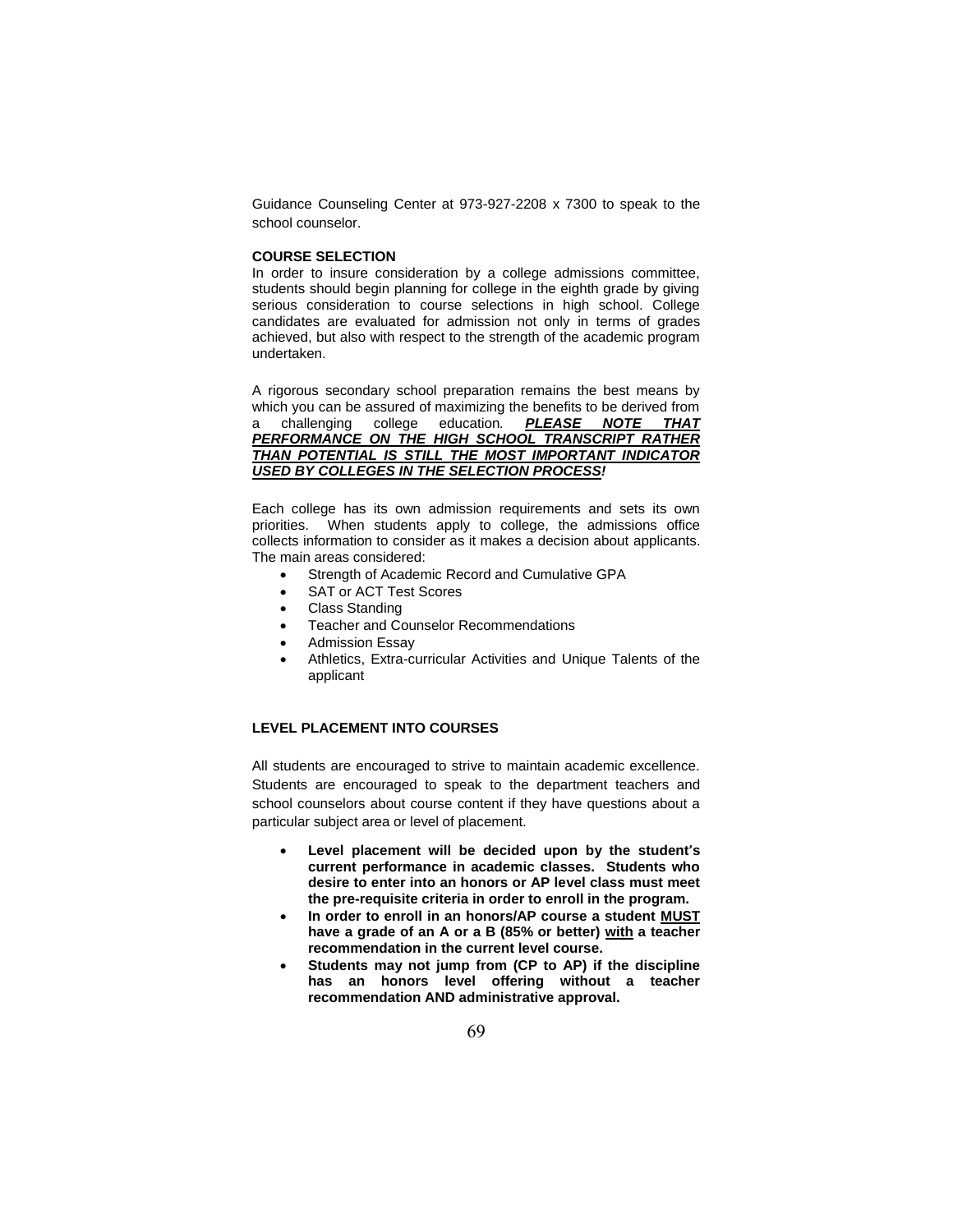- **Students who do not meet the performance criteria at the time of scheduling may petition to be re-evaluated at the end of the school year should their grades improve by the end of the course. Students who want to appeal their placement level should see to their school counselor for the proper administrative appeal form.**
- **Students who academically enter into an Honors/AP program during scheduling and do not maintain their grades may be removed and placed in a lower level class at the end of the school year if the teacher recommendation does not stand.**
- **Student's intention to enroll in an AP/Honors level class for the following academic year must be stated no later than June 1st.**

## **THE AP PROGRAM OF THE COLLEGE BOARD**

The Advanced Placement (AP) Program of the College Board enables students to complete college level studies while in high school. The primary goals of the AP Program are to enrich the secondary school experience of students ready to apply themselves to college level courses and to provide the means by which colleges *may* grant credit, or placement, or both, to students with satisfactory AP test scores.

### **CHANGE OF SCHEDULE PROCEDURES**

The process of selecting an academic program is one in which many people are involved and which requires several months of preparation and consultation. Student course selections should be made after serious deliberation among the student, parents, teachers, and counselor. **All students must select a minimum of 35 credits and may not have more than one block of study hall per semester.** Changes from the program students request are not encouraged and may not be possible; therefore, it is essential that the original selections be given careful and thoughtful consideration.

**The need for a program change is recognized only under special circumstances and is considered a priority for the following reasons:**

- o Administrative Action
- o Block or course conflicts
- o Course not being offered
- o Computer entry error (ex. Student has wrong course on schedule)
- o Failing Honors/AP Course and Teacher recommends level change.
- o Previous failure or documented difficulty with a teacher
- o Change of placement based on test results or teacher recommendation
- o Summer school involvement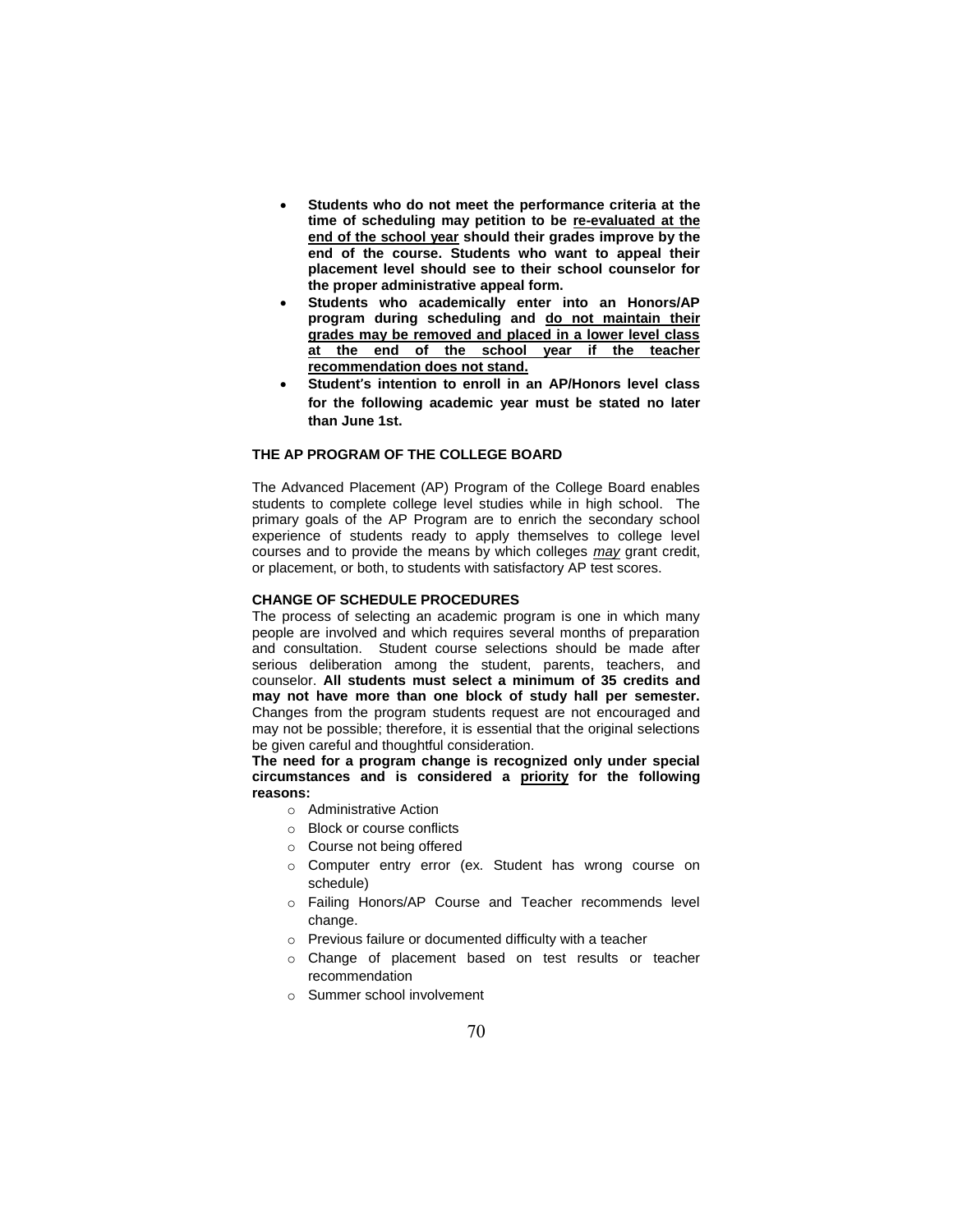- o Student going into or out of a shared-time program (ex. Votech)
- o Student enrolled in college part time

Departmental level changes may take place after consultation with the student, parent, teacher, counselor and administration. Level changes requested after June  $1<sup>st</sup>$  for the following academic year will be accommodated on a space available basis.

**All Other Schedule Changes are highly discouraged.** All requests for a change in schedule of any type must be requested in writing and signed by a parent/guardian. The policy of Mount Olive High School **IS NOT** to make preference-based or lateral course changes.

## **ADDING/DROPPING A COURSE**

Dropping a course is highly discouraged however; there are times when a change may need to occur. Students requesting to add or drop a course from their schedule must consult with their school counselor and submit the appropriate paperwork to have their request reviewed.

- o Once the school year begins, unless there is an **error or conflict on the schedule,** elective changes will not be made. Requests to drop an academic course will be considered during the **third and fourth weeks only** or with administrative permission for a study hall.
- o A student may drop an elective course provided he or she is still scheduled for **35 credits,** has the permission of the parent/guardian and has consulted with his or her assigned counselor.
- o After the published add/drop period each year, courses may be dropped provided the student would still be scheduled for **35 credits,** has the permission of the parent/guardian, and with approval from the counselor/administration. The transcript will indicate a **"WP"** (withdrawn passing) or **"WF"** (withdrawn failing), depending on the student's grade at the time of withdrawal, if the course is dropped after the completion of the first marking period.
- o In case of a level change, the grade follows the student to the new class**.**
- o **All level changes MUST have administrative approval, may require a parent/teacher conference and completed by the end of the first marking period.**